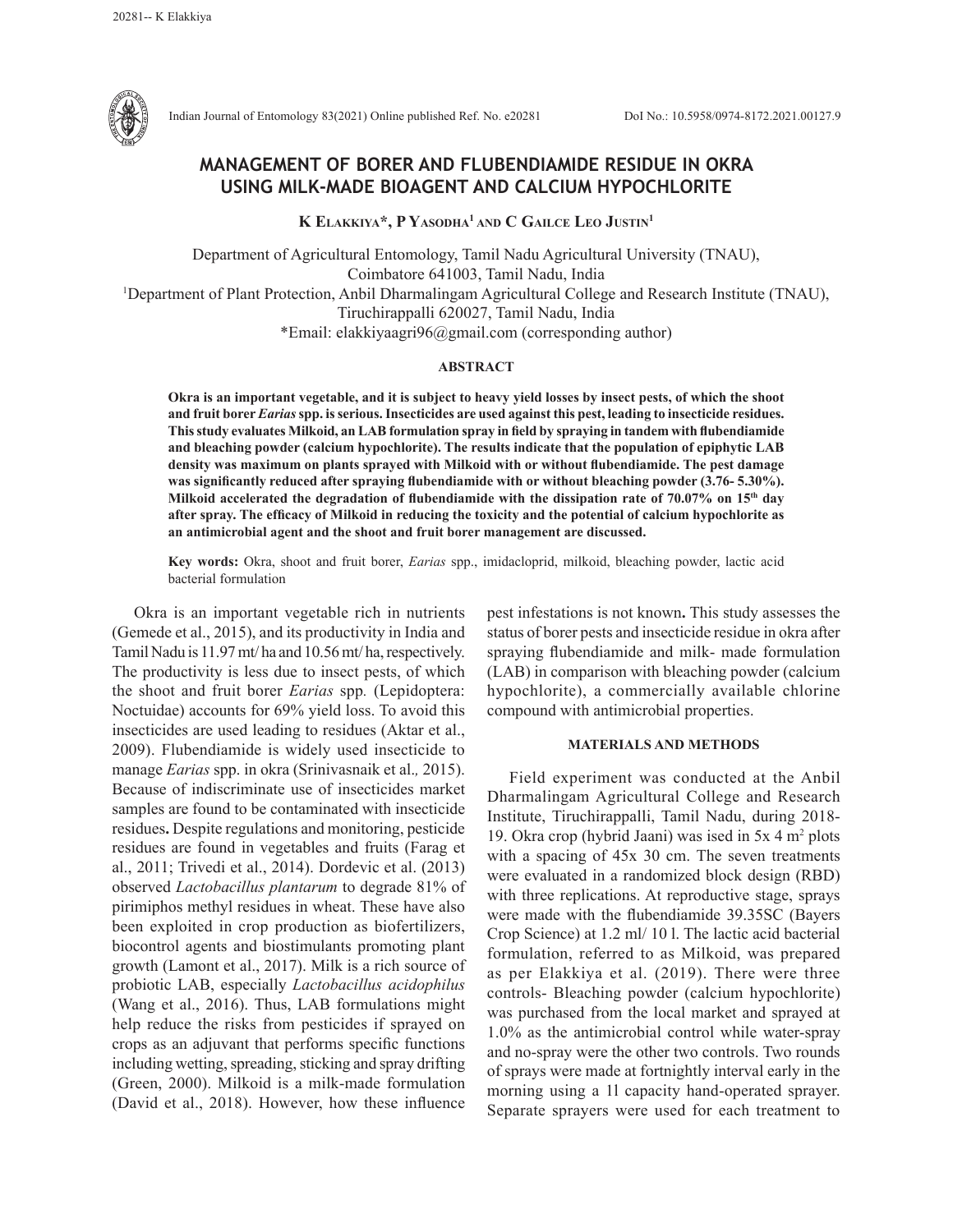avoid contamination. Observation was made at weekly intervals on borer infestation in % from the fruits harvested. The population density of the LAB present on the fruit samples (2 cm length) was assessed at weekly interval as per Elakkiya et al. (2019). The residue of flubendiamide was analysed using HPLC. The fruit samples were collected from treated plots at 1, 3, 5, 7, 9, 11, 13 and 15 days after spraying and sample was done using the QuEchERs method before HPLC instrumentation. HPLC analysis: using HPLC (HPLC-SPD- M2OA) with the Photo Diode Array Detector, C-18 coloumn and acetonitrile as a carrier. The volume of sample injected was 20 μl and the wavelength fixed was 254  $\lambda$  with the solvent ratio of 50:50 (acetonitrile: water). The insecticide residue recovery was calculated as per Hamid and Hamid (2015). The dissipation was calculated by subtracting residue on first day from residue on present day divided by residue on first day multiplied by 100.

### **RESULTS AND DISCUSSION**

In the field experiment, in the first week incidence of borer was significantly less when the plants were treated with flubendiamide 39.35% SC 0.12 ml/ l; in tandem with bleaching powder 1.0% (4.07%) was also on par with flubendiamide alone (6.75%) (Table 1); it was of a moderate level after flubendiamide / milkoid 2.0% spray (12.86%), and bleaching powder (10.99%). In the second week, the infestation was significantly less with flubendiamide/ bleaching powder (7.16%), on par with flubendiamide (7.65%) and flubendiamide/ milkoid (11.37%); flubendiamide/ milkoid was on par with bleaching powder (13.36%). The incidence was moderate with milkoid, and on par with bleaching powder spray in both weeks. Pooled data indicated significantly less damage after spraying flubendiamide/ bleaching powder (3.76%), on par with flubendiamide alone (5.30%), followed by flubendiamide/ milkoid and bleaching powder (10.01- 10.10%); milkoid 2.0% also caused significant reduction (16.51%). Though not an insecticide, milkoid was reduced the incidence of borer. The LAB density was significantly maximum on okra leaves after spraying flubendiamide / milkoid (38.89- 37.22) and milkoid 2% (35.39- 34.11), in both the weeks (Table 1). The density was second highest on fruits after spraying flubendiamide (26.72– 23.11) as on control plants. Bleaching powder 1.0% with or without flubendiamide (19.78-12.61), suppressed the LAB density significantly the most. The pooled data showed that LAB density was significantly maximum when Milkoid was sprayed either alone or in combination with flubendiamide  $(35.67 - 37.14 \text{ CFU}/ \text{ cm}^2)$ , and

Table 1. Fruit borer incidence after two sprays of flubendiamide, milkoid and bleaching powder in okra

|                          | Damaged fruits $(\% )$  |                         | LAB density       |              |                        |                        |
|--------------------------|-------------------------|-------------------------|-------------------|--------------|------------------------|------------------------|
| Treatments               |                         |                         | Pooled mean       |              | $(CFU/2 \text{ cm}^2)$ | Pooled mean            |
|                          | At first                | At second               | $(\%)$            | At first     | At second              | $(CFU/2 \text{ cm}^2)$ |
|                          | spray                   | spray                   |                   | spray        | spray                  |                        |
| Flubendiamide 39.35%     | 6.75                    | 7.65                    | 5.30              | 23.11        | 26.72                  | 24.92                  |
| $SC 0.12$ ml/ 1          | $(14.91)$ <sup>ab</sup> | $(16.06)^{a}$           | $(13.31)^{a}$     | $(1.36)^{b}$ | $(1.36)^{b}$           | $(1.40)^{b}$           |
| Flubendiamide 39.35% SC  | 12.86                   | 11.37                   | 10.01             | 38.89        | 37.22                  | 37.14                  |
| $0.12$ ml/ $1 +$         | $(20.79)^{bc}$          | $(19.71)$ <sup>ab</sup> | $(18.44)^{b}$     | $(1.59)^{a}$ | $(1.59)^{a}$           | $(1.57)^{a}$           |
| milkoid $2.0\%$          |                         |                         |                   |              |                        |                        |
| Flubendiamide 39.35% SC  | 4.07                    | 7.16                    | 3.76              | 12.61        | 19.78                  | 16.19                  |
| $0.12$ ml/ 1 +           | $(9.37)^{a}$            | $(15.52)^{a}$           | $(11.18)^{a}$     | $(1.06)^c$   | $(1.30)^c$             | $(1.21)^c$             |
| bleaching powder $1.0\%$ |                         |                         |                   |              |                        |                        |
| Milkoid $2.0\%$          | 18.81                   | 18.17                   | 16.51             | 34.11        | 35.39                  | 35.67                  |
|                          | $(25.38)^{\circ}$       | $(25.23)^{\circ}$       | $(23.98)^{\circ}$ | $(1.53)^{a}$ | $(1.55)^{a}$           | $(1.55)^{a}$           |
| Bleaching powder $1.0\%$ | 10.99                   | 13.36                   | 10.10             | 14.00        | 18.17                  | 16.08                  |
|                          | $(18.96)^{bc}$          | $(21.44)$ <sup>bc</sup> | $(18.53)^{b}$     | $(1.13)^c$   | $(1.26)^c$             | $(1.21)^c$             |
| Water spray              | 47.15                   | 37.02                   | 42.43             | 20.83        | 26.94                  | 23.89                  |
|                          | $(43.37)^d$             | $(37.48)^d$             | $(40.65)^d$       | $(1.32)^{b}$ | $(1.43)^{b}$           | $(1.38)^{b}$           |
| Untreated control        | 46.48                   | 39.91                   | 43.61             | 22.28        | 25.39                  | 25.83                  |
|                          | $(42.95)^{d}$           | $(39.18)^d$             | $(41.33)^d$       | $(1.35)^{b}$ | $(1.40)^{b}$           | $(1.38)^{b}$           |
| Mean                     | 21.02                   | 16.62                   | 18.82             | 23.69        | 27.09                  | 25.39                  |
|                          | (27.29)                 | (24.95)                 | (25.71)           | (1.37)       | (1.43)                 | (1.40)                 |
| $CD (p = 0.05)$          | 6.50                    | 4.68                    | 2.08              | 0.05         | 0.05                   | 0.05                   |
| <b>SEd</b>               | 3.16                    | 2.34                    | 1.04              | 0.03         | 0.02                   | 0.03                   |

Mean of 3 replications; Figures in parentheses arc sin transformed and are log transformed values for borer LAB respectively; Means followed by the same letter are not significantly different, LAB, lactic acid bacteria; CFU, colony forming units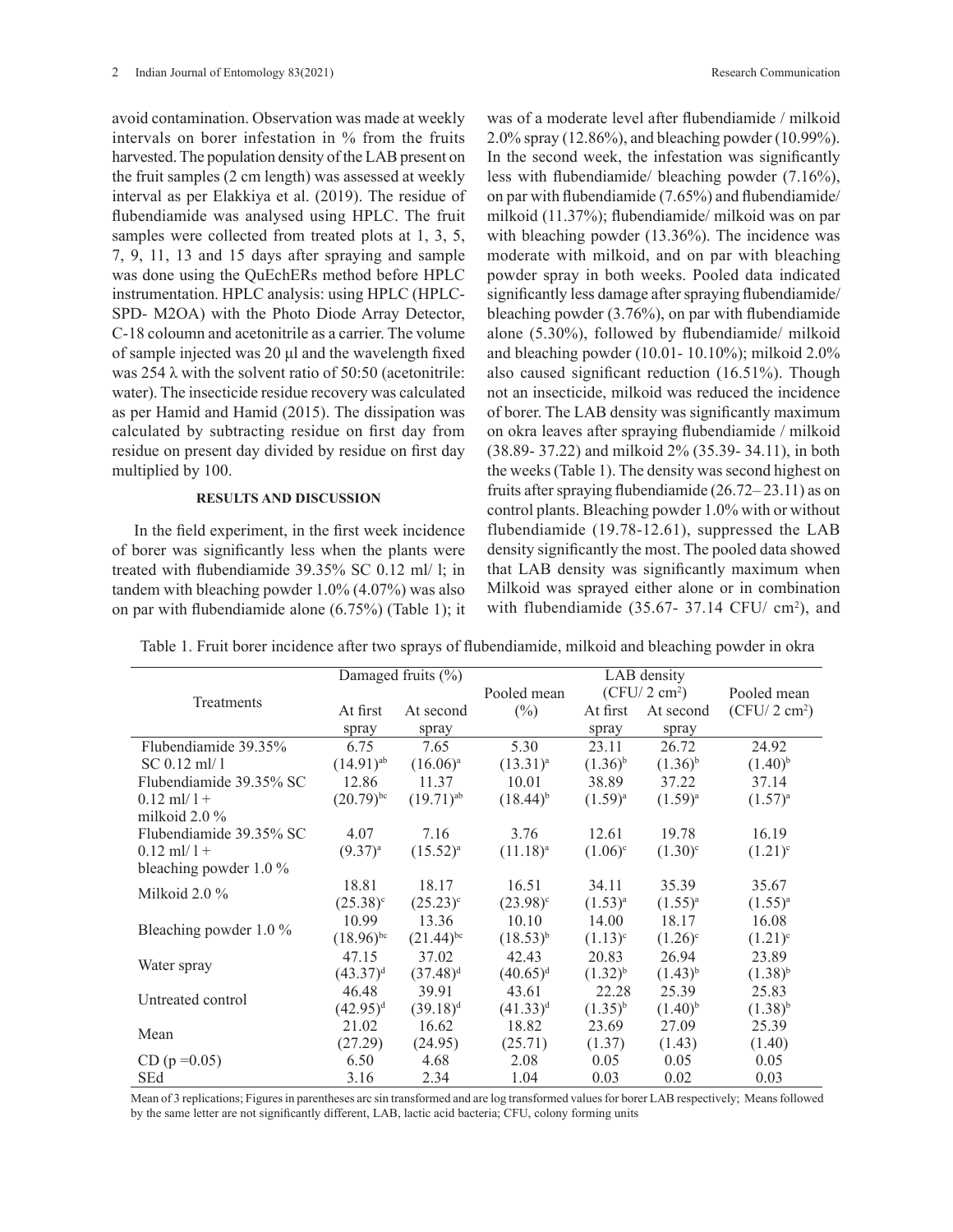significantly lowest after spraying bleaching powder either alone or in combination with flubendiamide  $(16.08 - 16.19$  CFU / cm<sup>2</sup>).

The level of flubendiamide decreased from 1.39 ppm on the  $3<sup>rd</sup>$  day to 0.73 ppm on 15<sup>th</sup> day (Table 2); in combination of flubendiamide and Milkoid it decreased from 1.37 ppm on  $3<sup>rd</sup>$  day to 0.41 ppm on 15<sup>th</sup> day with highest dissipation ranging up to  $70.07\%$  on  $15<sup>th</sup>$  day while flubendiamide in combination with bleaching powder had dissipated up to 1.00 ppm on  $15<sup>th</sup>$  day with dissipation rate of 1.42% on  $5<sup>th</sup>$  day to 52.38% on the 15<sup>th</sup> day (Fig. 1). Milk is a very good source of heat-tolerant LAB (Sugimoto et al., 2008). As pure cultures, several bacterial strains degrade pesticides in the presence of an additional carbon source (Hussain et al., 2016). The present study revealed that epiphytic LAB can modulate pest incidence and accelerate dissipation of pesticide residues. The density of LAB increased on plants sprayed with flubendiamide/ milkoid 60% and





the residue dissipation was also more with the plants sprayed with flubendiamide in tandem with milkoid, demonstrating that LAB in milkoid can influence residues. The LAB densities are significantly lower whenever bleaching powder was used, either alone or with pesticide, and is a pointer that the latter had inhibitory effects on microbes, especially LAB because chlorine compounds have sporicidal actions (Russell, 1990). When sprayed in tandem with bleaching powder, flubendiamide was the most effective treatments, suppressing *Earias* incidence by 91.38%. Though not an insecticide, Milkoid was also able to reduce pest incidence in okra to various levels, either alone or with pesticides, and flubendiamide was significantly less effective or less hazardous, probably through biodegradation- there are reports that LAB degrade pesticides not only in products like kimchi (Cho et al., 2009) and skimmed milk (Zhou and Zhao, 2014) but also on plants as epiphytic (Islam, 2010).

In conclusion, the milk-made sugar-preserved LAB formulation Milkoid could be used as an adjuvant bioremedy to limit the toxicity of pesticides. Whether it could be mixed directly with insecticide-mixed spray fluids needs further study. It is also worth exploring the potential of combination of calcium hypochlorite and Milkoid in tandem with flubendiamide in crop protection as the former suppressed the population density and the later reduced the residue level of flubendiamide.

### **REFERENCES**

Aktar W, Sengupta D, Chowdhury A. 2009. Impact of pesticides use in agriculture: their benefits and hazards. Interdisciplinary Toxicology 2(1): 1-12.

| Days after | Treatments  | Residues | Days after | Treatments | Residues |
|------------|-------------|----------|------------|------------|----------|
| spray      |             | (ppm)    | spray      |            | (ppm)    |
| 3          | $T_{1}$     | 1.39     | 11         | T,         | 0.89     |
|            | $T_{2}$     | 1.37     |            | $T_{2}$    | 0.45     |
|            | $T_{3}$     | 2.10     |            | $T_{3}$    | 1.12     |
| 5          | $T_{1}$     | 1.21     | 13         | T,         | 0.74     |
|            | $T_{2}$     | 1.11     |            | $T_{2}$    | 0.43     |
|            | $T_{3}$     | 2.07     |            | $T_{3}$    | 1.02     |
| 7          | $T_{1}$     | 1.06     | 15         | $T_{1}$    | 0.73     |
|            | $T_{2}$     | 0.95     |            | $T_{2}$    | 0.41     |
|            | $T_{3}$     | 1.77     |            | $T_{3}$    | 1.00     |
| 9          | $T_{1}$     | 1.01     |            |            |          |
|            | $T_{2}$     | 0.76     |            |            |          |
|            | $T_{\rm a}$ | 1.55     |            |            |          |

Table 2. Residue of flubendiamide 39.35% SC

T1, Flubendiamide 39.35% SC 0.12 ml/ l; T2, Flubendiamide 39.35% SC 0.12 ml/ l / Milkoid 2.0%;

T3, Flubendiamide 39.35% SC 0.12 ml/ l / Bleaching powder 1%.